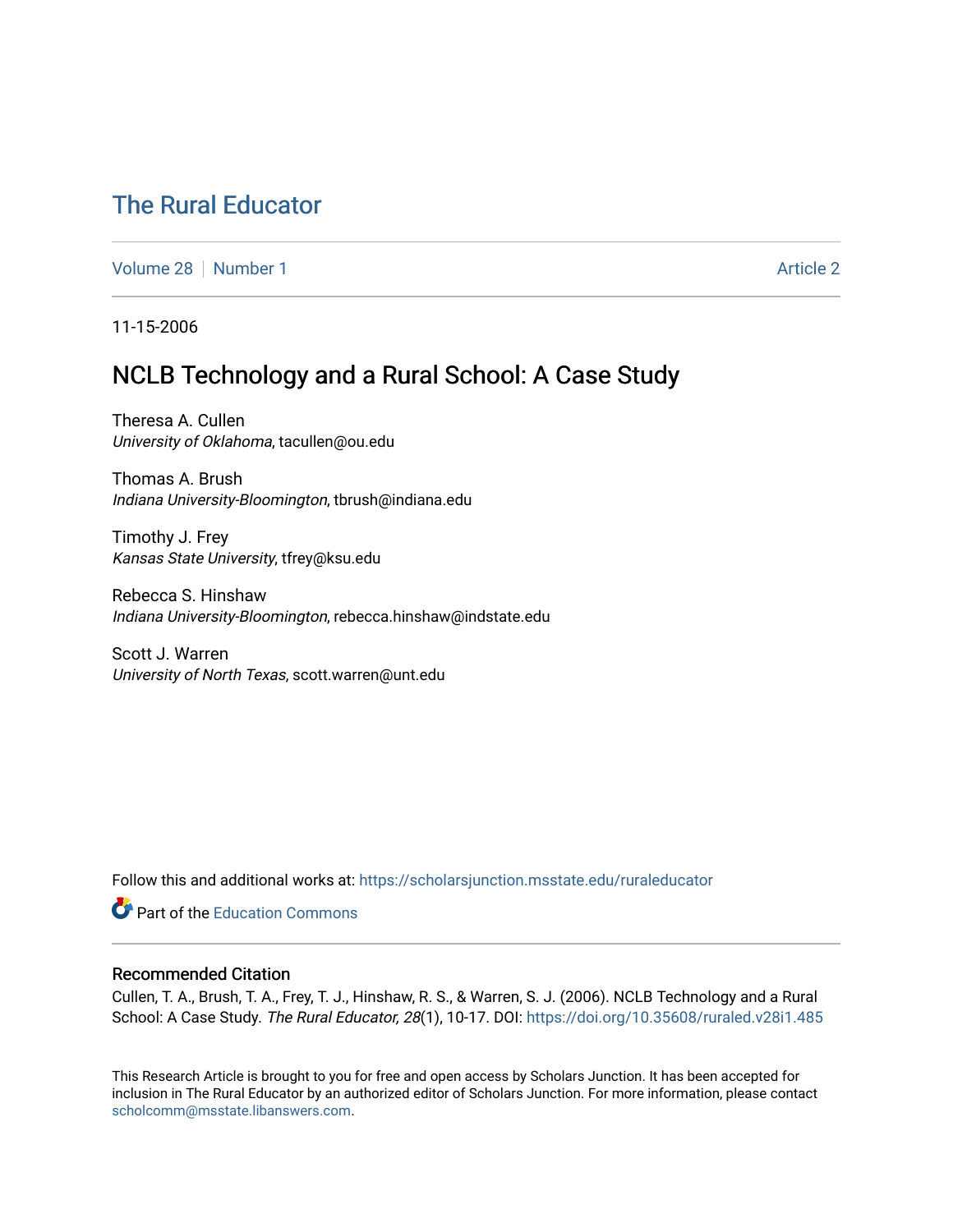## **NCLB Technology and a Rural School: A Case Study**

## **Theresa A. Cullen**

*University of Oklahoma* 

## **Thomas A. Brush**

*Indiana University-Bloomington* 

## **Timothy J. Frey**

*Kansas State University* 

## **Rebecca S. Hinshaw**

*Indiana University-Bloomington* 

## **Scott J. Warren**

*University of North Texas* 

*The requirements of the No Child Left Behind Act of 2001 (NCLB) have presented special challenges and opportunities for rural schools (Reeves, 2003). Researchers have suggested that one way rural schools may be able to overcome these challenges is through an increase in the level of technology integration in their school (Collins & Dewees, 2001). This case study reports on one school's attempt to use grant resources funded through NCLB to integrate specific instructional technologies to facilitate increased student achievement. Through interviews and observations, the roles, attitudes, and difficulties of teachers and administrators in implementing a technology initiative in a rural middle school were observed, examined and discussed. Emerging themes included issues related to teacher ownership of the technology, teacher feelings of power and participation, differing goals of teachers and administrators, technical difficulties, school wide support, and changes in school culture.* 

#### **Introduction**

Additional assessment, reporting, and student testing requirements of the No Child Left Behind Act of 2001 (NCLB) have presented challenges for schools and districts across the United States. While all states, districts, and schools face challenges that require them to adjust the structure and delivery of instruction in their schools, the small population and isolation of rural schools can make change even more challenging (Hodges, 2002). Some researchers have suggested that one way rural schools may be able to overcome these challenges is through an increased utilization of technology in their schools (Collins & Dewees, 2001; Hodges, 2002). Schools may struggle not only to implement and integrate technology into their curriculum, but also to acquire funds they can allocate toward the purchase and maintenance of technologicallyenhanced instructional strategies (American Association of School Administrators [AASA], 2002). Fortunately, the high cost of technology and the potential educational impact of technological resources have led to federal and state grant initiatives to facilitate the implementation of educational technology in schools (Herr & Brooks, 2003). This study examines one school's attempt to utilize grant funds to integrate specific instructional technology strategies in order to increase student achievement and meet the requirements of No Child Left Behind.

#### *Rural Schools*

Schools in rural areas make up nearly 42 percent of all schools in the United States and represent 30 percent of students in the country (U.S. Department of Education [USDE], 2002). A rural school is defined as a school in a community whose population is less than 25,000 people (Mathis, 2003). These schools face many challenges due to their unique characteristics, including: geographic isolation, declining enrollment, small population, limited funding, and lack of access to services (Reeves, 2003). Further compounding the challenge is the frequent use of funding formulas that allocate funds to districts on a per-pupil basis. These formulas are often used by federal and state agencies to distribute money to schools and put rural schools at a disadvantage as they attempt to supplement their budgets (Hadderman, 1999). The availability of funding for rural schools often impacts their ability to access programs, services, and training opportunities, and may play a role in their inability to build technological capacity to comply with the standards set forth in the NCLB Act (Reeves, 2003).

#### *Technology and Teacher Attitudes*

Teacher attitudes toward technology influence the level of technology integration in schools. In order to increase student opportunities to use technology, teachers need to be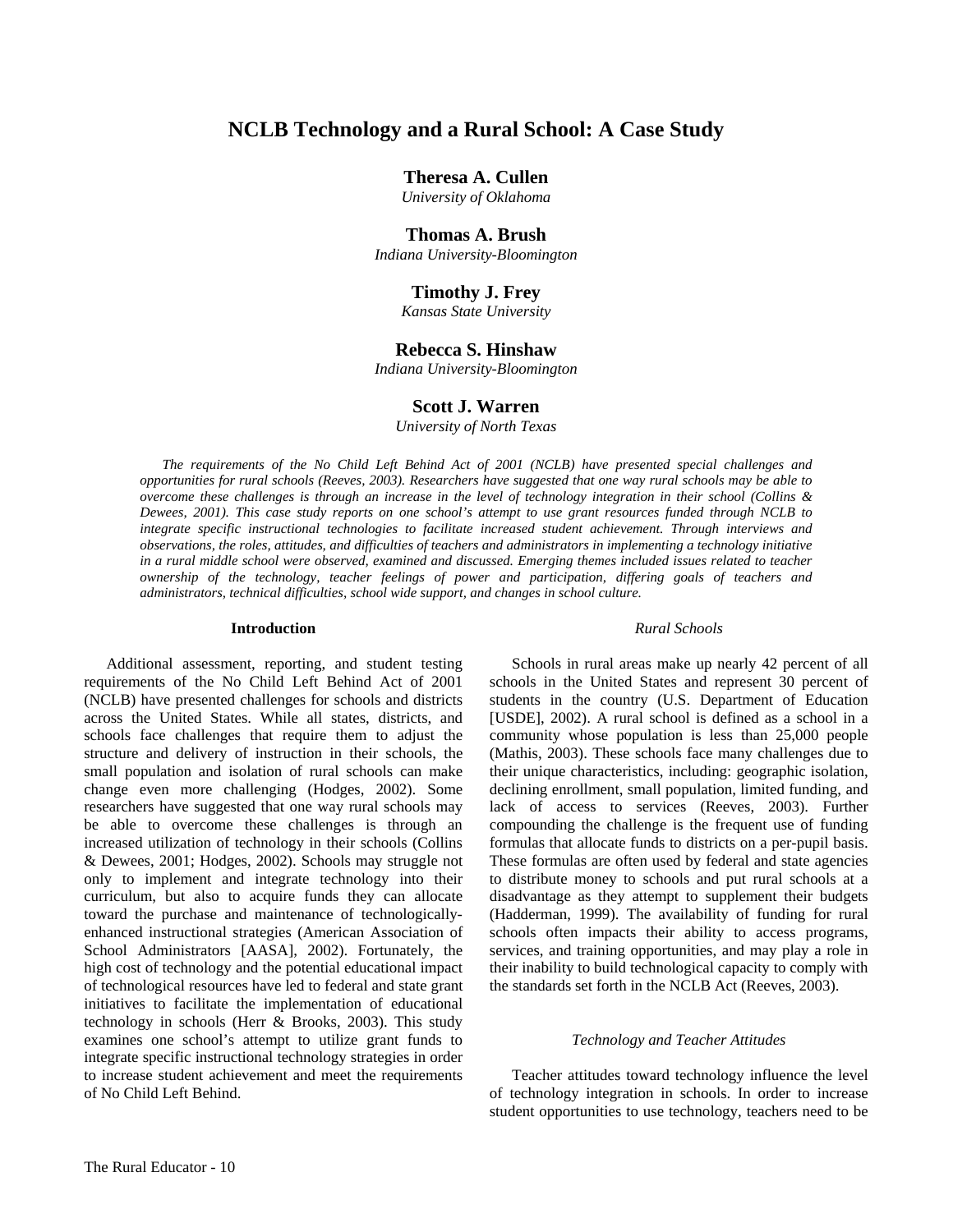better trained to use a wide array of technology strategies with students (USDE, 2004). According to the National Center for Educational Statistics (NCES), less than 20% of teachers reported feeling very well prepared to use technology in their classroom instruction (USDE, 2002). Heath et al. (2000) suggest two factors that influence teacher attitudinal change toward technology integration: (1) a willingness to change, and (2) the control structure of the school environment. Allowing teachers to see the potential benefits of technology for themselves and their students may help facilitate an attitude of willingness to change. Additionally, maintaining a power structure in the school that allows teachers the freedom to move from one stage of technology integration to the next in a supportive and nondictatorial manner allows teachers to feel empowered to introduce technology into their instruction. Heath et al. (2000) also found that professional development and training in technology enabled many teachers to integrate technology effectively. Technology funding linked to No Child Left Behind supports this premise by requiring that 25 percent of all funds awarded be allocated to teacher professional development and technology (AASA, 2002).

The nature of rural schooling and teacher attitudes toward technology are factors that must be considered as schools look to provide an education for students that optimizes learning opportunities and provides cost-effective instruction. The potential impact of technology to influence student achievement and school performance in this "age of accountability" for schools may make technology integrated learning strategies cost effective and productive options for rural educators. Currently, the literature does not include research that focuses on interventions specific to rural settings or case studies of rural technology strategies to promote student achievement and compliance with NCLB or other Federal accountability initiatives.

## **Purpose of Study**

The purpose of this study was to better understand how technology could change attitudes and practices at a rural middle school. Specifically, we focused on two research questions: (1) How did the formal implementation of technology teaching strategies in a rural school affect teacher and administrator attitudes toward technology use/integration? (2) How did this formal integration of technology impact school culture and morale?

#### *Setting*

Community School District (pseudonym) was comprised of four elementary schools, one middle school and one high school and had a total district enrollment of approximately 3,000 in a county with a population of 17,000. The focus of this case study was the middle school environment because NCLB technology funds were used to plan instructional technology activities in this particular building.

NCLB legislation includes Title II, Part D, "Enhancing Education Through Technology." The goal of this portion of the bill was to provide funding to states for technology training and infrastructure for schools designated as "low achieving" or schools with a high population of students classified as economically disadvantaged. Its aims were to produce teachers and administrators who were technologically literate and to demonstrate technology integration in planning and instruction by the year 2006 (Fletcher, 2003). In Community School District's state, nineteen schools were funded in 2003-2004 academic year.

#### *Implementation*

Community School District's technology coordinator and assistant superintendent applied for the NCLB grant funds in order to meet the goals of: (a) A 10-point increase in 7th and  $8<sup>th</sup>$  grade students passing the state English/Language Arts test, (b) The use of a minimum of three new technology-integrated teaching strategies by teachers during the 2003-2004 school year, and (c) A grade level increase of average student performance on the reading portion of the Standards-Based Adaptive Measure Test (SAMS) (Technology Coordinator, 2003).

The district purchased forty-five laptop computers with the grant funds they received. Thirty of the computers were used for a mobile student lab that could be used only by those teachers participating in the grant. The additional fifteen computers were provided to approximately half of the building's teachers for personal and professional use. Teachers were chosen for participation based on their ability to attend a summer workshop, and represented both core (language arts, math, science) and other content areas (music, family and consumer sciences). Non-participating teachers still had access to a desktop machine provided to them in their classroom and access to shared media center of Macintosh computers.

Participating teachers were required to use three software programs during the school year. At least once a quarter, teachers used Inspiration™ software to allow the graphic organization of student-generated ideas for writing assignments (Inspiration Software, 2004). Additionally, once a quarter, teachers used Socratic Seminar™ with the expectation that student writing skills would improve across the curriculum as measured by a rubric-scored periodic writing prompt (Technology Coordinator, 2003). Teachers were also required to use PLATO™ computer-based courseware twice each week to promote reading across the curriculum. Each program was chosen by administrators based on quantitative research studies of their effectiveness (NCLB had designated each of these programs as effective based on their "scientifically-based research" criteria), and previous positive experiences with the software (Brush, 2002; The Institute for the Advancement of Research in Education (IARE) at AEL, 2003).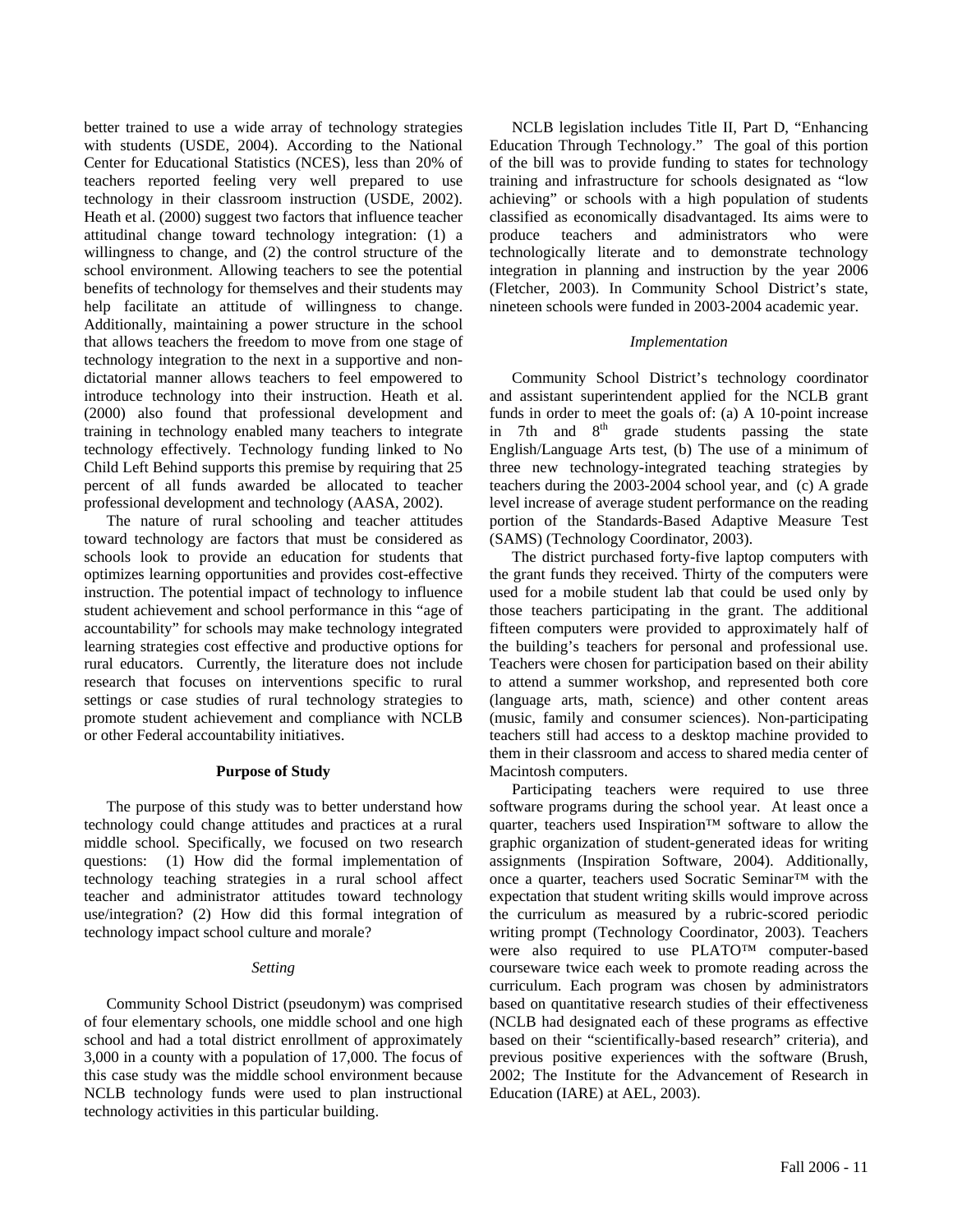Not all students participated in the technology activities. Teachers were asked to identify one class as their target class for using the software. Often these classes were their smallest classes of the day. Teachers then used the software products with those classes at the prescribed intervals while continuing with regular instruction to other sections of the same course. The intention was that other students would act as a control to measure learning differences later in the semester on both the SAMS test and district writing prompts. A few students (estimated at less than 5) were using the software in more than one class during the week.

Professional development activities, including a summer workshop and regular professional development workshops, were initiated to assist teachers in integrating the hardware and software resources into their teaching. The training included workshops regarding the use of the laptops for teacher planning, the use of PLATO™, Socratic Seminar™, and Inspiration™ software with students, and the development of technology rich, standards-based lessons. Each workshop included time for teacher collaboration and planning.

## **Method**

#### *Participants*

The thirteen participants in the study were a convenience sample of teachers and administrators from Community Middle School. Interviews began with administrators who were gatekeepers to other participants. A snowball sampling method was used in which the initial participants recommended other personnel to interview. These participants were derived from three groups: (1) teachers participating in the technology training and using the software in their teaching, (2) teachers who did not participate in the grant but who taught in the same building, and (3) administrators who planned, supported or were responsible for managing the technology resources and/or the learning activities of the middle school. Participating administrators included the local building principal, assistant superintendent, district technology coordinator, building media specialist, and district technology assistant. Participating teachers were representative of various levels of teaching experience and included two language arts teachers, two reading teachers, two social studies teachers, two science teachers, one mathematics teacher, and one special education teacher.

#### *Methodological Framework*

The study was conducted as a multiple, qualitative case study of administrators and faculty working in Community school district. The study examined how a broad implementation of varied instructional technology techniques would impact a school community. For the purposes of this study, qualitative research was defined as

#### *Data Sources*

Data included interviews, observations, and artifacts that were collected over approximately one month during the spring term (approximately six months after grant-related activities were initiated). Thirteen semi-structured interviews were conducted, audio taped and transcribed. During some interviews, participants also shared artifacts (e.g., reports, agendas, student achievement data) in order to supplement their answers. These artifacts provided additional information to verify other sources. In addition, two participants agreed to allow a researcher to observe their teaching with technology. The researcher recorded field notes of teacher and student behavior and instructional activities. Finally, through frequent visits to the school, researchers were able to make informal observations about the school culture that proved helpful in interviewing personnel and understanding how this initiative fit within the overall school environment.

#### *Procedures*

During the first weeks of the spring semester, the research team contacted the State Department of Education for information about districts currently using NCLB technology grant funds in their school. Community School District was chosen based on its rural location, and the technology coordinator and assistant superintendent were contacted via email and asked to participate in a forty-five minute interview about their technology initiative. The interview took place in an off-site central administration building. After the initial interview, the administrators agreed to participate in the broader study. Three weeks later the technology coordinator was interviewed again using a semi-structured interview protocol, and also asked to recommend teachers and administrators who would be able to provide insight about the program. She recommended contacting the building principal of Community Middle School. The building principal was interviewed, and he recommended additional school personnel who might provide insight into the technology initiatives occurring at the school. The list of additional participants was generated in this manner.

Each subsequent interview was completed by a single researcher, recorded on audiotape, and transcribed in its entirety. Thirteen interviews were conducted using this method over approximately one month, generally occurring during planning periods in the teachers' classrooms.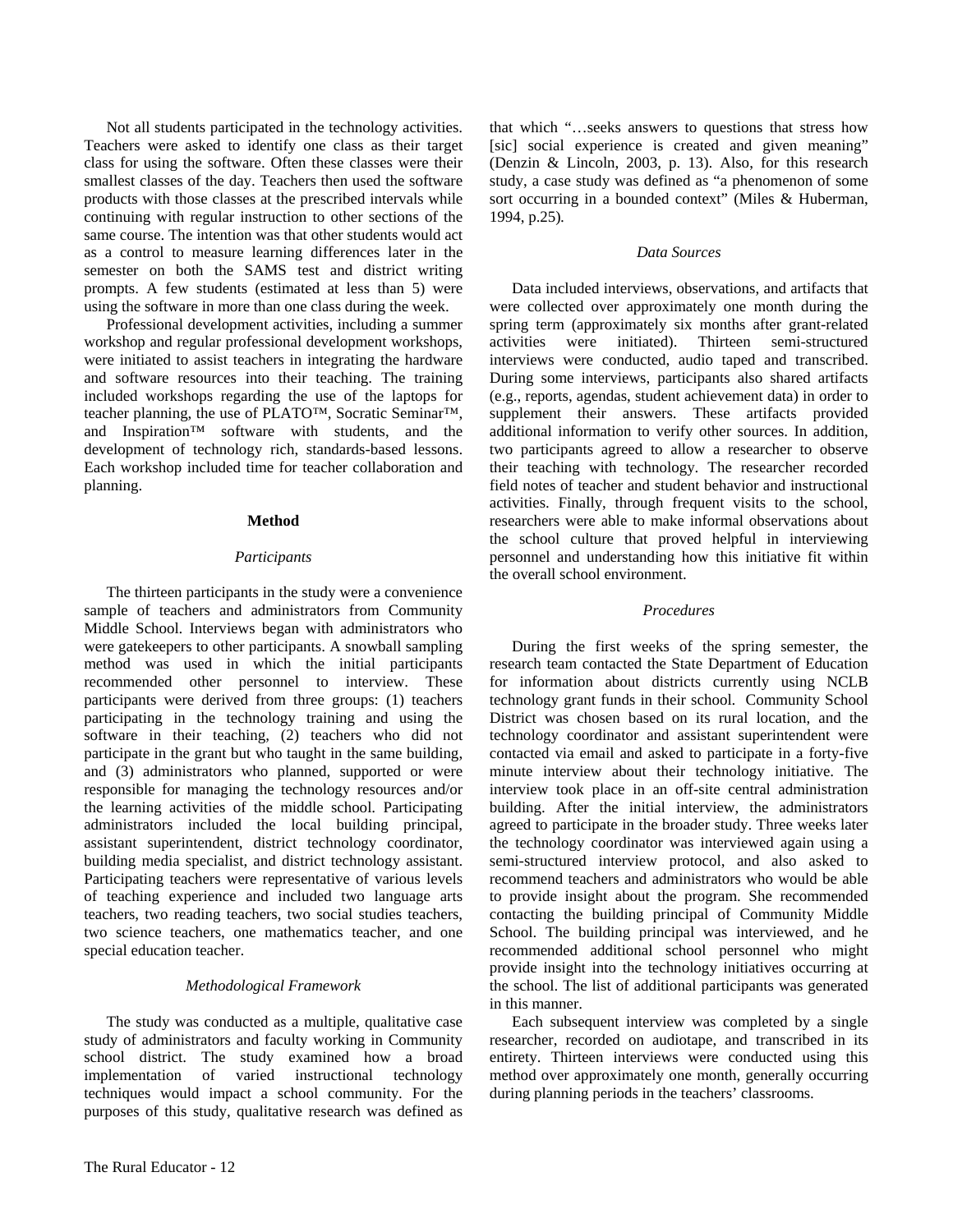Two teachers agreed to allow their classes to be observed while they were using the technology resources obtained via the grant. During the observations, the researcher took notes, but did not collect any video or audiotape data. The researcher made general observations about the classroom, teacher and student behavior, and classroom activities.

## *Data Analysis*

Data were analyzed using standard coding procedures as suggested by Gall, Borg and Gall (1996), Denzin and Lincoln (2003) and Carspecken (1996) where repeated ideas were grouped to identify emerging themes. Once these themes were identified, they were classified into relevant categories for later interpretation and use in supporting the findings of the researchers. Two researchers transcribed and coded the interviews and compared results for relevant coding. The researchers met to discuss their coding schemes and resolve any differences in interpretation. Notes from the observations were compared with the themes identified in interview transcripts. These observations served to triangulate or verify the internal validity of the findings (Gall, Borg, & Gall, 1996). Complete transcripts, field notes, and themes generated by the two researchers were discussed with the other research team members who had conducted interviews to confirm coding and reconcile any ambiguities in the transcripts.

## **Results and Discussion**

After comparing data accumulated from interviews, observations, and related documents, six themes emerged: teacher ownership of the technology, teacher feelings of power and participation, differing goals of teachers and administrators, technical difficulties, school-wide support, and changes in the school culture. Each of these themes is described in more detail below.

#### *Teacher Ownership of the Technology*

Data indicated that teachers felt ownership of the technology (particularly the laptop computers). They used their computers for both personal and professional tasks. Teacher comments reflected comfort with at-home use of the technology. As one teacher explained, "I can get on the Internet sitting in my recliner at home with my feet propped up." Being able to take the computer home gave teachers a greater sense of ownership and they found themselves using the computer for non-school related tasks. For example, the teacher who felt so "at home" with the computer also used it in other capacities: "You can just take it with you wherever. I am teaching a Sunday School class and I am using Inspiration. Starting this Sunday, I am taking a projector and my laptop and my class is going brainstorm some things and use Inspiration in Sunday School." Another participant was using computer applications for her home business.

These examples demonstrated one of the informal goals of the administrators in applying for technology funds. As the technology coordinator shared, "Our goal was to get teachers comfortable with technology and until they have something in their hands... that they can feel is theirs, they tend not to be comfortable." The social studies teacher related, "It's definitively changed my own [attitude toward technology]. I used to not use computers hardly at all, as far as instruction and stuff like that… As far as the school itself, I think a lot more teachers are becoming more familiar with technology."

Teachers related that time to learn with the laptop was an important factor in assisting them to use the technology. As one teacher shared, the workshop allowed her time to set up the computer into a usable form. "I thought the most useful part was having time to get to use the laptop and start storing things that you could use in class during that fourday session. I really used that a lot… And usually that is the kind of thing that you put off because it takes so long to do and you are teaching. So that was wonderful I thought." A language arts teacher shared, "The best part of our summer training was having time with your new computer, because that is how you learn." The social studies teacher used the extra time given to him to use the Inspiration™ software for his own graduate coursework. He said, "That is one thing, if the teacher doesn't feel comfortable using it; they are not going to use it."

#### *Teacher Feelings of Power and Participation*

Data demonstrated that teachers had numerous concerns over the design of the technology activities and felt they were not involved in the overall planning of how the new technology was used. Several teachers voiced concerns over the grant design and the fact that they had little input regarding which students would participate or what technology resources were selected. During the summer workshop, the participating teachers collaborated to schedule one group of students to participate in the intervention in all of their classes. Once school started, the teachers found that administrators had determined the intervention would be implemented in a different way. This led to concerns among teachers regarding the validity of the intervention results. As one teacher explained: I don't think that we will have

anything to prove anyway because we were supposed to have just one group of kids that we're tracking and looking for improvement by using this technology and we are supposed to see improvement in reading. I would be really surprised if we had five kids in common between the three teachers on our team that are doing it, which is going to be statistically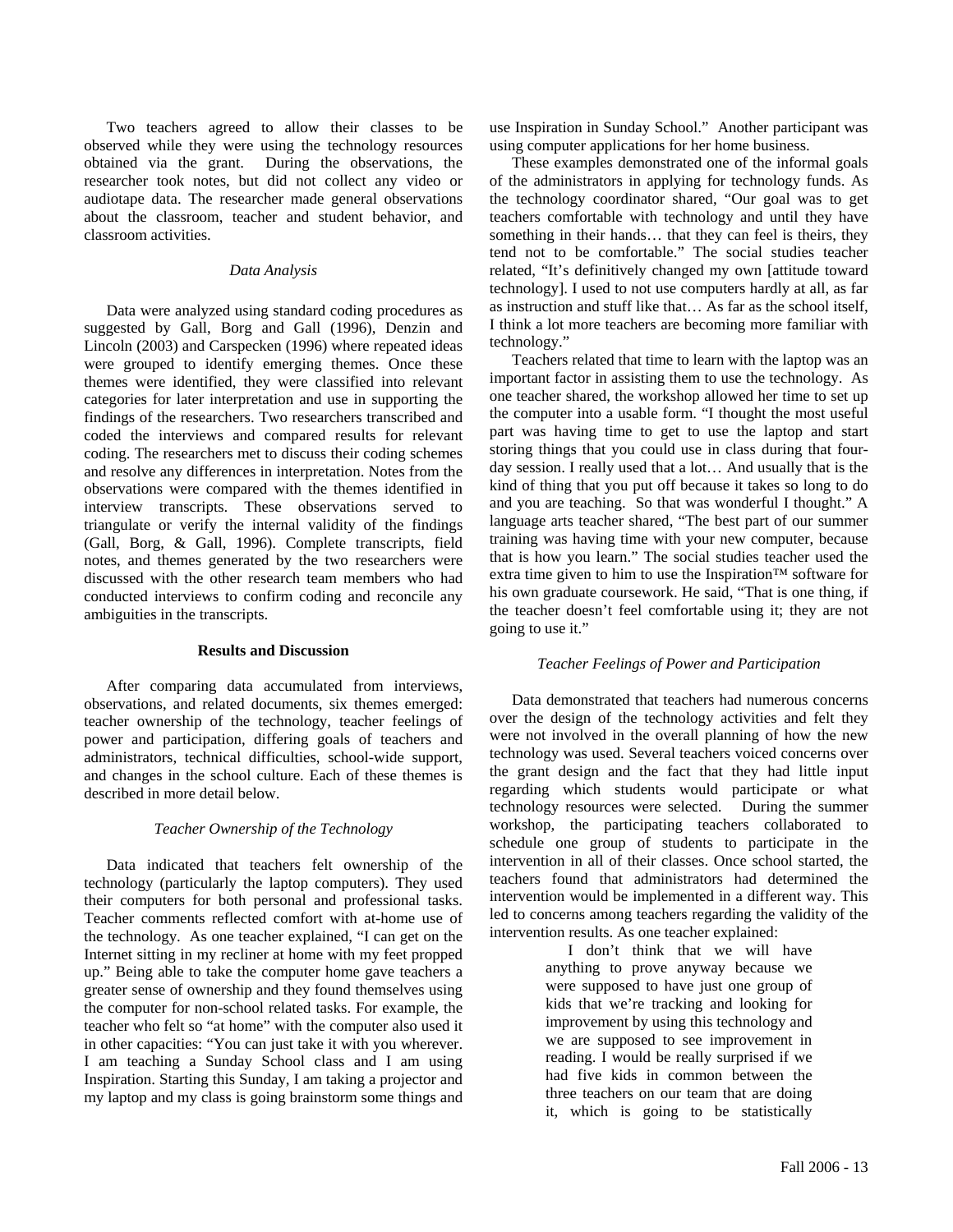nothing. We are not going to be able to do anything. I mean this is like, our concern is, we are doing this whole big grant, and we are not going to have these things measurable and I don't think we are. And I don't think we will have anything that we can draw conclusions from.

Another participating language arts teacher said "I wish that the 'be-all and the end-all' of the success of a program did not rest on test scores." A third teacher voiced frustration by saying "I don't think that it is set up very scientifically and I don't know how accurate the data and the results are going to be. I hate that because I think if it would have been done in an organized fashion, maybe get someone else to organize, but it would have been a lot more meaningful." The principal did not seem aware of teacher frustrations or activities that could counter the intervention when he said, "But the nice thing is, everybody that decided to participate—it seems for the most part—the enthusiasm has continued."

Teachers who saw the benefits of the programs were frustrated that they could not use the software for all classes. A math teacher stated, "I don't like the fact that you are trying something and its cool and it works for your class and you are not supposed to use it with your other classes." She was later observed teaching a math unit on Inspiration™ to all of her classes because it worked so well in her target class. Other teachers felt that since they were only using it with one class, it put those students at a disadvantage. The science teacher expressed her frustration, "The fact that we could only use things with one class, we have felt constrained. You have these good ideas. You might use it for longer, but then this class is so far behind. I honestly think it has had a negative impact on the science instruction in my class." In addition to the teacher concerns, the researchers noted there were other interventions occurring in the school to improve test scores with the same groups of students. Inspiration™ had been previously available at the school and teachers had been trained in its use for two years prior to the implementation of the grant. Teachers not participating in the grant were using the software with their students as well.

Despite their concerns, many teachers maintained positive attitudes towards the technology initiatives and believed that they would prove beneficial in the long-term particularly *after* the constraints posed by the grant were eliminated. As one teacher stated, "I say it's going to have a good impact farther down the road, I am just trying to get my feet wet." Similarly, a second teacher stated: "I really think it's a wonderful gift. I think we will be so much happier next year because I don't think we will have these stipulations." Another participant showed a similar attitude,

when she said, "As part of our agreement, we had to incorporate three things into our lessons in one class. I have been frustrated by that because if it works you want to do it with everyone, you know. But next year, I'm in." These attitudes and behaviors had the potential to cause conflict with administrators attempting to examine more long-term effects of the technology initiatives.

## *Differing Goals of Teachers and Administrators*

One of the more interesting themes that emerged from the data was the differing goals and objectives of the individuals involved in planning and implementing the technology in Community Middle School. Teachers saw the technology as a valuable addition to the school with the structure of activities as a necessary but temporary nuisance. The administrators saw the influx of technology as a way to fix a school that had experienced scheduling and administration problems in past years and could refocus teachers on standards and improving test scores.

Administrators felt the grant would stress the importance of standards to the teachers. For example, the technology coordinator raised the question, "It would be interesting to find out if they [the teachers] think that the PLATO™ lab has taken away from their ability to teach the standards that they are suppose to be teaching. And I know what their answers are going to be and it's not going to be helpful to our grant." When asked what he thought was the best part of the grant for teachers, the principal responded: "It lets them realize how important the standards are. And that this software was purchased to focus on standards." The technology coordinator also expressed the need to focus on standards. For example, when asked about barriers to using the technology, she said "You can teach the science standards with PLATO™ and still be teaching the reading component at the same time. And if the complaint is that they cannot do that, then my answer is that we need more professional development—to teach them how to do that."

While the different administrators discussed the importance of stressing the content standards with the technology activities, data indicated that teachers did not view the standards as a necessary component of using the available technology. As stated earlier, many teachers were participating but also waiting until a time when they thought they would be able to use the technologies as they wished.

## *Technical Difficulties*

Teachers' struggles with technical difficulties may have hampered their efforts to learn about and effectively incorporate the laptops into their teaching. During the summer workshop, the network would not support PLATO™, and a scheduled hands-on training session with company representatives was reduced to a simple demonstration of the software's capabilities. The social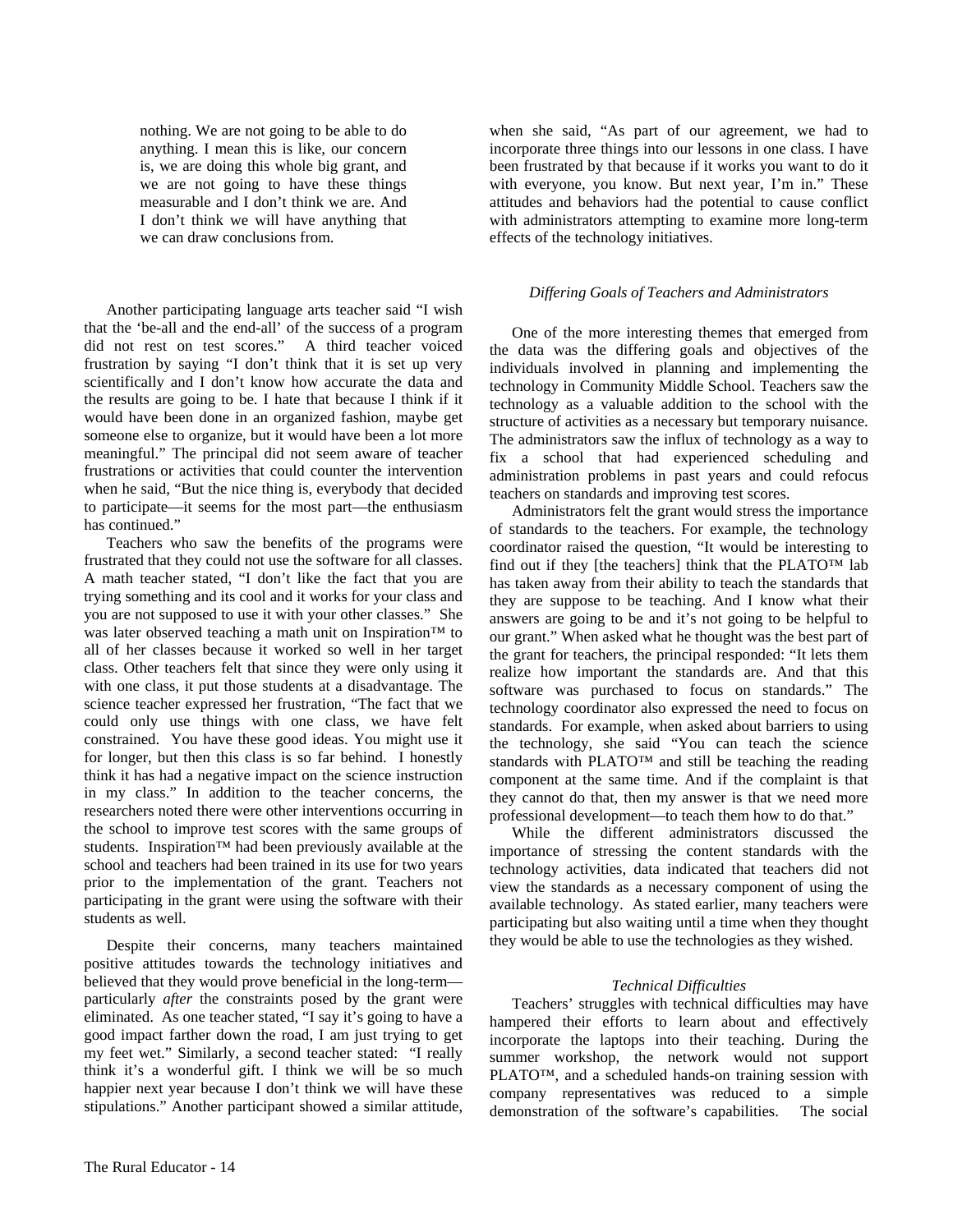studies teacher expressed his frustration," We could not get the server up … we couldn't practice it while she [the trainer] was here. We were just listening to it, we could not do it ourselves which really hampered us."

Teachers also experienced day-to-day technical problems. During the observation of a language arts class, the researcher noted that four of twelve students were unable to log into the computers to be able to use the PLATO software. After nearly a half-hour, the media specialist was finally able to get all of the students logged in.

Other difficulties may have been related to delays in the training schedule. For example, teachers were not trained on the Inspiration™ software until well into the fall semester. During another observation, a mathematics teacher spent several minutes trying to draw a figure in Inspiration™. During this time, students were observed becoming increasingly disengaged.

Technical difficulties can be a considerable barrier to teachers using technology in a classroom. As Peck, Cuban, and Kirkpatrick (2002) state: "Teachers reported that server crashes and technological malfunctions doomed many lessons and forced them to construct and repeatedly resort to backup plans. As sporadic failure seemed even more routine, they just stopped using what they increasingly considered unreliable technology (pg 53)." As this literature suggests, sustained technical difficulties could be a major factor undermining the success of the technology initiatives at Community Middle School.

## *School-wide Support*

In addition to the summer workshop, there was just-intime support available throughout the school year. The media specialist and an instructional technology assistant were characterized by the technology coordinator as "…kind of our built in, come and help me out-just in timeone-on-one-teacher training type person." The media specialist worked closely with the district level staff and provided one-on-one teacher training. She would sometimes guest-teach classes or sit down one-on-one with a teacher to help them overcome technology problems. The media specialist realized the importance of her role when using technology: "And I know that, unless you have someone there who can fix problems, teachers will quickly become frustrated and won't use it any more, they give up. They just won't use it." She viewed herself as a problem solver who helped teachers whenever they struggled with the technology.

The portability of the laptops may have made this "just in time" assistance easier to implement. One teacher explained that when she had a question, she took the laptop with her. "So a lot of the time, if I have a quick technology question, I will just pick up my laptop and go sit and 'What do you do here?' 'How do you get this?" The researchers

observed these behaviors when they saw teachers moving laptops around the classroom during their planning period to work on problems and plan classes.

#### *Changes in School Culture*

In addition to formal support, teachers also helped each other use the technology. Teacher comments indicated that the technology activities provided opportunities to collaborate. Teachers in the laptop program worked together to solve similar problems and asked each other for help. A teacher who was a novice in computer technology stated, "It gets me around the building a little bit more so I can talk to my colleagues that I haven't seen for awhile." One teacher related how she worked with less experienced teachers to get their grade book software working properly. Another teacher noted an increase in communication. "Email has probably increased 500% in the building, where teachers will communicate. I think communication is better on some level. So yeah, I think that improved that. And the collaboration, Mary is on the other team, she'll say that is a good idea, and maybe she will want to try that with her team."

Teachers also mentioned technology resistant colleagues who started using technology after receiving a laptop. One teacher said, "We have two science teachers, who didn't ever use technology and they had their kids in the computer lab this year. I think this may be because they agreed to take the kids to PLATO™ so then they have gotten more comfortable and have moved to our Mac lab to do other things." Another teacher who had limited experience with computers related, "Technology, I didn't like it very much—I like it a lot more now." A social studies teacher changed his attitude about allowing his students to use technology after being given the laptop. In an interview he said, "I used to not use computers at all, as far as instruction and stuff like that. A lot of time in my research projects that my students would do, I would ask them not to use any computers."

Teachers not involved in the grant benefited from shared information from their colleagues. A non-participating coach began using a spreadsheet to keep track of students' weight training with the help of a participating teacher. Two non-participating teachers were interviewed and neither of them felt isolated or discriminated against because they were not given a laptop. A non-participating science teacher remarked, "there are always opportunities coming along," and he hoped he might be able to participate in the next initiative. The teachers and administrators who were interviewed were pleased that the school had received the technology funding and seemed to recognize that the positive benefits for the school and its students outweighed the challenges they were facing in implementing their plans.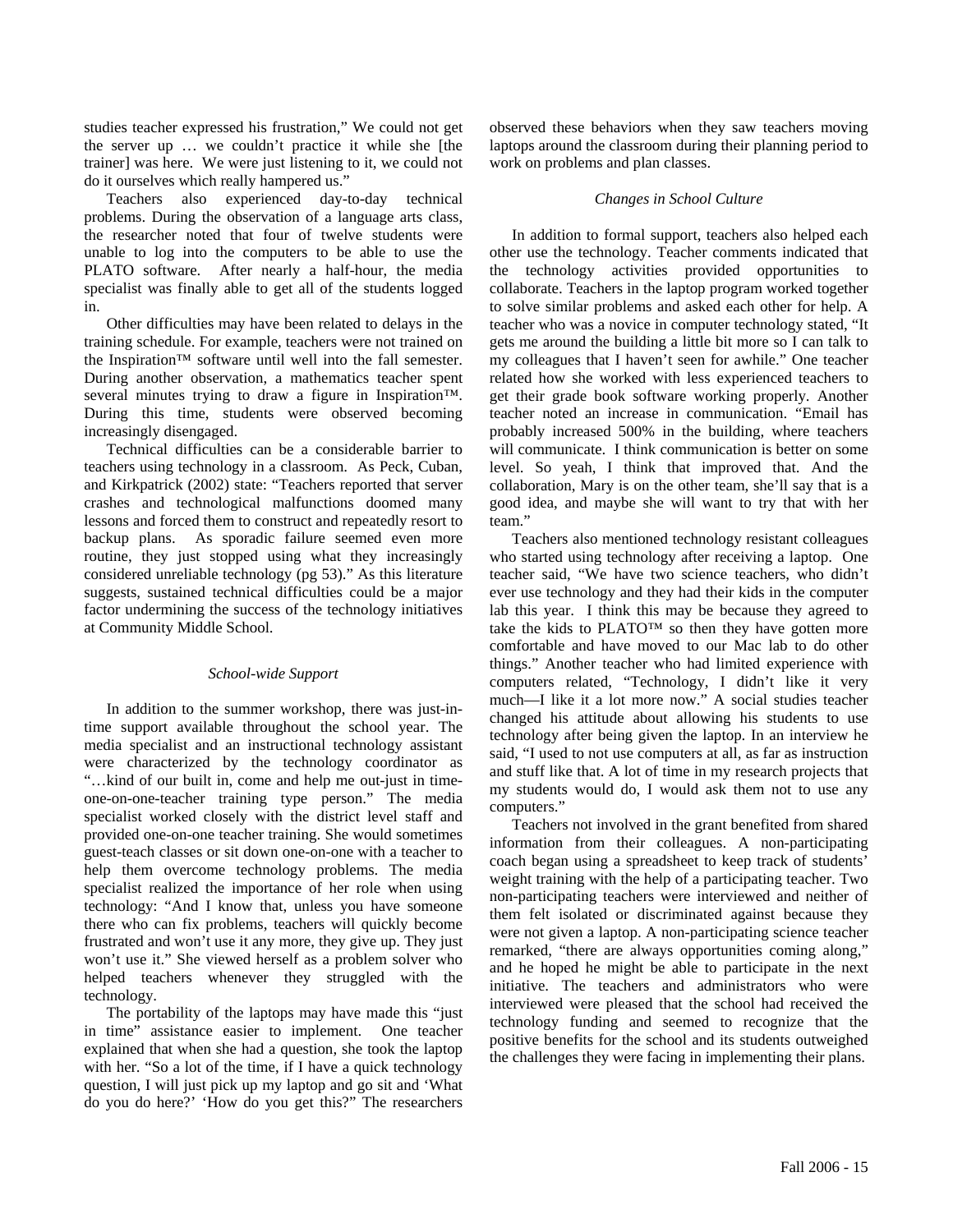### **Implications**

The results of this study may provide insight for future NCLB-related technology initiatives. One important finding from this study was that teachers wanted to be included in decisions involved with the grant and felt that they were not included in the design of the evaluation activities. Heath et al. (2000) stress that teacher control is vital to the success of new initiatives.

In addition, student-outcomes are difficult to measure in such a short period of time. The importance of formative and summative assessments is vital in this respect. For example, this grant relied heavily on teacher perceptions of student success as formative assessment and a pre and post SAMS test as a summative assessment. Teachers had no clear measure on whether student achievement was impacted during the year, particularly with regard to the state's high stakes standardized tests. Teachers did not seem well trained on using reports generated from the programs to track student success. Only one teacher referred to these reports during interviews. Better formative assessment may help with teachers' understanding of the connection between the software and student achievement and, in turn, help them participate in meeting the goals of the grant. Those involved in administering the grant program were aware of the data that the software programs could provide, but there was no structure to use it in a formative manner.

The results of this study further indicated that the technology initiatives were successful in increasing teachers' comfort level when using technology for instructional purposes. Teachers reported using the technology made available to them in new and different ways. Teachers adapted their lesson plans to utilize technology in order to meet various components of their coursework. Teachers looked forward to using the technology in the future.

As mentioned earlier, Heath et al (2000) suggest two factors that influence teacher attitude-change toward technology integration: (1) having a willingness to change and (2) the control structure of the school environment. The results of this study provided evidence of a willingness to change as shown by teachers who had not used technology in the past. However, data also demonstrates that teachers felt powerless in the planning and implementation of the interventions. By increasing teacher's ability to provide input into the grant implementation process, schools may be able to increase the number of teachers embracing these technology strategies as part of their regular teaching practices.

While not generalizable to all rural schools that implement formal technology strategies, this case illustrates several trends that are found in the literature focusing on technology integration. For example, Wang, Johnson, & Pisapia (1994) found that providing time and "just-in-time" assistance is important in supporting teachers' adoption of new technologies. In addition, as Reeves (2003) discussed,

funding can be a tool to assist a school in complying with new requirements, such as legislation. As federal guidelines change for rural schools under NCLB, they may find themselves implementing more technology initiatives to secure available grant funds, increase test scores in targeted areas and promote new methods of assessment (Jordan & Jordan, 2004).

#### **References**

- American Association of School Administrators (AASA). (2002). *No child left behind: A guide for small and rural districts.* Retrieved December 7, 2004, from http://www.aasa.org/government\_relations/
- Brush, T.A. (2002). Terry High School Lamar Consolidated ISD, Rosenberg, Texas. *PLATO Learning*. Bloomington, MN: PLATO Learning, Inc.
- Carspecken, P. F. (1996). *Critical ethnography in educational research*. New York: Routledge.
- Collins, T. & Dewees, S. (2001). *Challenges and promise: Technology in the classroom*. Southern Rural Development Center, Mississippi State University.
- Denzin, N., & Lincoln, Y. (Eds.). (2003). *The discipline and practice of qualitative research,* (2nd ed.). Thousand Oaks, CA: Sage Publications.
- Fletcher, G. (2003). Making sense of NCLB's technology component. *T.H.E. Journal*, 30(7), 56.
- Gall, M. D., Borg, W. R., & Gall, J. P. (1996). *Educational Research: An introduction* (6th ed., Vol. I). White Plains, NY: Longman Publishers.
- Hadderman, M. (1999). Equity and adequacy in educational finance. *ERIC Digest Number 129.* (ERIC Document Reproduction Service No. ED454566).
- Heath M., Burns, M., Dimock, V.K., Burniske, J., Menchaca, M., & Ravitz, J. (2000). *Applying technology to restructuring learning. Final research report*. Austin, TX: Southwest Educational Developmental Lab.
- Herr, L.M., & Brooks, D.W.J. (2003). Developing and sustaining K-12 school technology innovation through lottery grant awards: A multiple case study. *Journal of Science Education and Technology,* 12(2), 153-182.
- Hodges, V.P. (2002). High stakes testing and its impact on rural schools. *Rural Educator*, 24(2), 3-7.

Inspiration Software. (2004). *Inspiration Software, Inc.* Retrieved 4/25/2004, from

http://www.inspiration.com/index.cfm Institute for the Advancement of Research in Education (IARE) at AEL. (2003). *Graphic organizers: A review of scientifically based research*. Charleston, WV: Inspiration Software**.** 

- Jordan, T.S. & Jordan, K.F. (2004). Rural schools under scrutiny. *Rural Educator*, 26(1), 1-4.
- Mathis, W. J. (2003). Financial challenges, adequacy, and equity in rural schools and communities. *Journal of Education Finance*, *29,* 119-136.